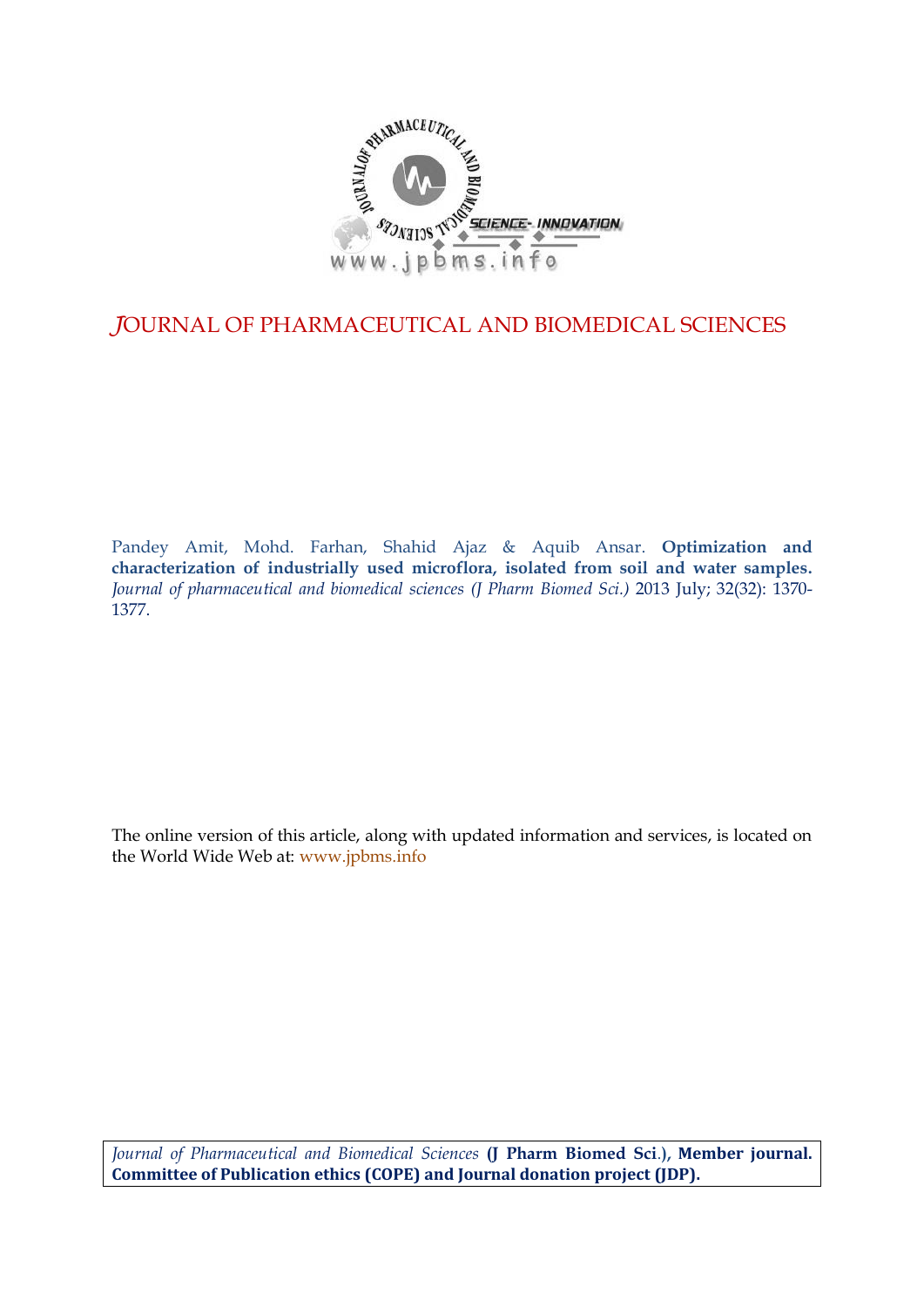# *Research article* **Optimization and characterization of industrially used microflora, isolated from soil and water samples**

# **\*1Amit Pandey, <sup>2</sup>Mohd. Farhan, <sup>2</sup>Shahid Ajaz & <sup>2</sup>Aquib Ansar**

### *Affiliation:-*

<sup>1</sup>MRD LifeSciences Pvt Ltd, Lucknow (UP), India-226010 <sup>2</sup> SHIATS, Allahabad (UP), India- 211007.

#### **\*Correspondence to**

**Amit Pandey.** MRD LifeSciences Pvt Ltd, Lucknow (UP), India, 226010

# *Abstract:*

The aim of this study was to determine the importance of microflora in industry. The samples were collected from various places of Lucknow for "Optimization, production and characterization of industrial microflora". According to result basis total 10 cultures were isolated and out of 10 only 4 cultures were identified through Bergey's Manual.

Further production, optimization were performed through various sources. The obtained cultures were *Pseudomonas aeruginosa, Staphylococcus aureus, Micrococcus luteus* and *Bacillus megaterium*. The culture conditions were checked at different parameters like-carbon sources, nitrogen sources, pH and also metal ions at the concentration of 1%, 1% and 0.2% respectively. Further to check the better growth in various sources the optimized production media was prepared, according to the best result of optimization the activity was checked to enhance the production of various proteins, enzymes and secondary metabolites.

*Key Words:* Optimization; Bergey's manual; enzymes and secondary metabolites.

#### **Article citation:-**

Pandey Amit, Mohd. Farhan, Shahid Ajaz & Aquib Ansar. **Optimization and characterization of industrially used microflora, isolated from soil and water samples.** Journal of pharmaceutical and biomedical sciences (*J Pharm Biomed Sci*.) 2013 July; 32(32): 1370-1377. Available at http://www.jpbms.info.

# *Introduction*

icroorganisms are of major important in industrial wastewater treatment, agricultural and aquaculture. They **L** reside in the sediment and other substrates, and in the **WE** is in the set of major important in industrial wastewater treatment, agricultural and aquaculture. They reside in the sediment and other substrates, and in the water of aquaculture facilities, as well as in and on the species. Microorganisms may have positive or negative effects on the outcome of aquaculture operations. Positive microbial activities include elimination of toxic materials such as ammonia, nitrite, and hydrogen sulphide, degradation of uneaten feed, and nutrition of aquatic animals such as shrimp, fish; production of aqua-farmer. These and other functions make microorganism's key players in the health and sustainability of aquaculture.

Beneficial microorganisms are those that can fix atmospheric nitrogen, decompose organic wastes and residues, detoxify pesticides, suppress plant diseases and soil-borne pathogens, enhance nutrient cycling, and produce bioactive compounds such as vitamins, hormones and enzymes that stimulate plant growth. The world of microorganisms is made of bacteria, fungi, algae, protozoa, and viruses. They are group together only because of their small size, and not by their function unlike larger organisms, the morphology of microorganisms is relatively poor and is

confined to few shapes and colors. However, their poor morphology is compensated by great physiological versatility. Biotechnology or industrial

microbiology is defined as the application of organisms such as bacteria, [fungi](http://en.wikipedia.org/wiki/Fungi) and [algae](http://en.wikipedia.org/wiki/Algae) to the<br>manufacturing and services manufacturing and services industries<sup>1</sup>.<br>These ind

include: Fermentation processes, such as brewing, baking, cheese and butter<br>manufacturing bacteria manufacturing, often [lactobacillus](http://en.wikipedia.org/wiki/Lactobacillus) in combination with [yeasts](http://en.wikipedia.org/wiki/Yeast) and moldshave been used for thousands of years in the preparation of [fermented](http://en.wikipedia.org/wiki/Fermentation_(food)) foods such as cheese, pickles, soy sauce, sauerkraut, vinegar, wine, and yogurt2.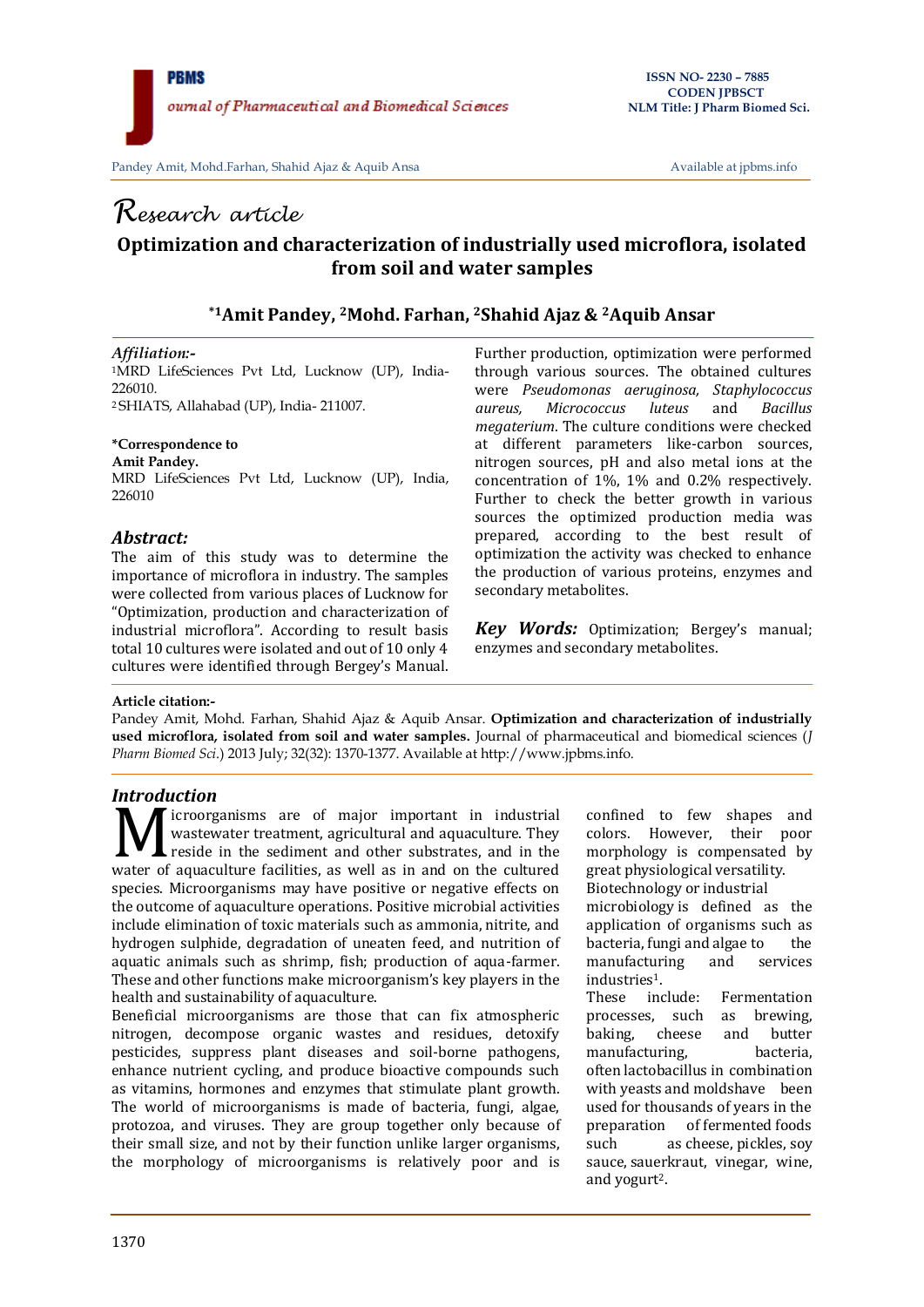

Chemical manufacturing such as ethanol, acetone, organic acid, enzymes, perfumes etc. In the chemical industry, bacteria are most important in the production of enantiomerically pure chemicals for use as pharmaceuticals or agrochemicals<sup>3.</sup>

The present study is carried out by Optimization, Production and Characterization of importantly used microflora in industry, isolated from various sources. In this process the cultures were isolated and characterized and further used to enhance applications and for all the cultures optimization parameters involved pH, carbon sources, nitrogen sources and metal ions.

# *Methodology*

#### *Sample collection:*

Samples were collected from various regions: Soil sample from Lucknow regions:-

- Amausi chemical industry
- Gomtinagar
- Water sample: Chinhat

### *Isolation of microbes through serial dilution method:*

Microbes are very small in size, so counting the number of bacteria in a sample can be difficult at best, although direct counts are possible with a microscope, they require a lot of time & expertise. An easier method is to spread bacteria over a wide area & count the number of colonies that grow. If the bacteria are spread out enough, each bacterial cell in the original sample should produce a single colony. Usually, bacterial sample must be diluted considerably to obtain reasonable counts.

**Dilution = volume of the sample /total volume of the sample & the diluents.**

#### *Procedure:*

Serial dilution was performed to get reduced number of bacterial colonies in order to get pure colonies. The 6 test tubes were taken and in all O.85% NaCl solution was added. The volume was taken 5ml in Ist test tube and remaining all should have 4.5 ml. After autoclaving 0.5 gm of soil was suspended in Ist test tube. Thus stock solution formed. From the stock solution, 0.5 ml solution was pipetted out and transferred in the second test tube containing 4.5 ml of NaCl. Now the second test tube was vortexed, from the above solution, a series of serial dilution were made. From each dilution, 50µl solution was pipetted out and spread on the surface of sterile petriplates of different prepared solidified agar medium by spread plate method. Now the plates were kept for incubation for overnight at 37°C.Observed result in the form of bacterial colonies. Sub culturing and pure culturing was done by streaking method.

#### *Characterization of Bacterial cultures:*

Characterization was done with the help of Bergey's manual4. According to Identification chart several tests were performed like -Gram staining of bacteria and endospore staining.

#### **Confirmatory test for** *Pseudomonas aeruginosa* **using Brain Heart Infusion Agar:** *Oxidase test:*

This test is used for the confirmation of desired bacteria. Cytochrome oxidase is an enzyme found in some bacteria that transfer electrons to oxygen. Presence of cytochrome oxidase can be detected through the use of an oxidase reagent (Gordn Mcleod reagent) which acts as an electron donor to cytochrome oxidase. If bacteria oxidize the reagent it turns dark purple due to formation of indophenol blue indicating positive reaction4.

#### **Confirmatory test for Bacillus culture using starch hydrolysis test:**

Starch is a complex carbohydrate (Polysaccharide) composed of two constituents amylose, a straight chain polymer of 200- 300 glucose units and amylopectin a larger branched polymer with phosphate groups.

#### *Growth kinetics*

Growth is the orderly increases in all major constituents of an organism involving several structures, nucleic acid, protein & all components. From nutrient obtained from outside the cell. Growth kinetics process was used to determine the time period at which the culture showed optimum activity.

# *Optimization parameters:*

*Carbon sources:* The effect of carbon sources such as glucose, dextrose, sucrose, lactose, beef extract at a concentration of 1% was examined by replacing in the production media5.

*Nitrogen sources*: Various nitrogen sources like Urea, Peptone,  $NH_4Cl$ ,  $Na_2HPO_4$ , NaH<sub>2</sub>PO<sub>4</sub> at a concentration 1% replacing in the production media.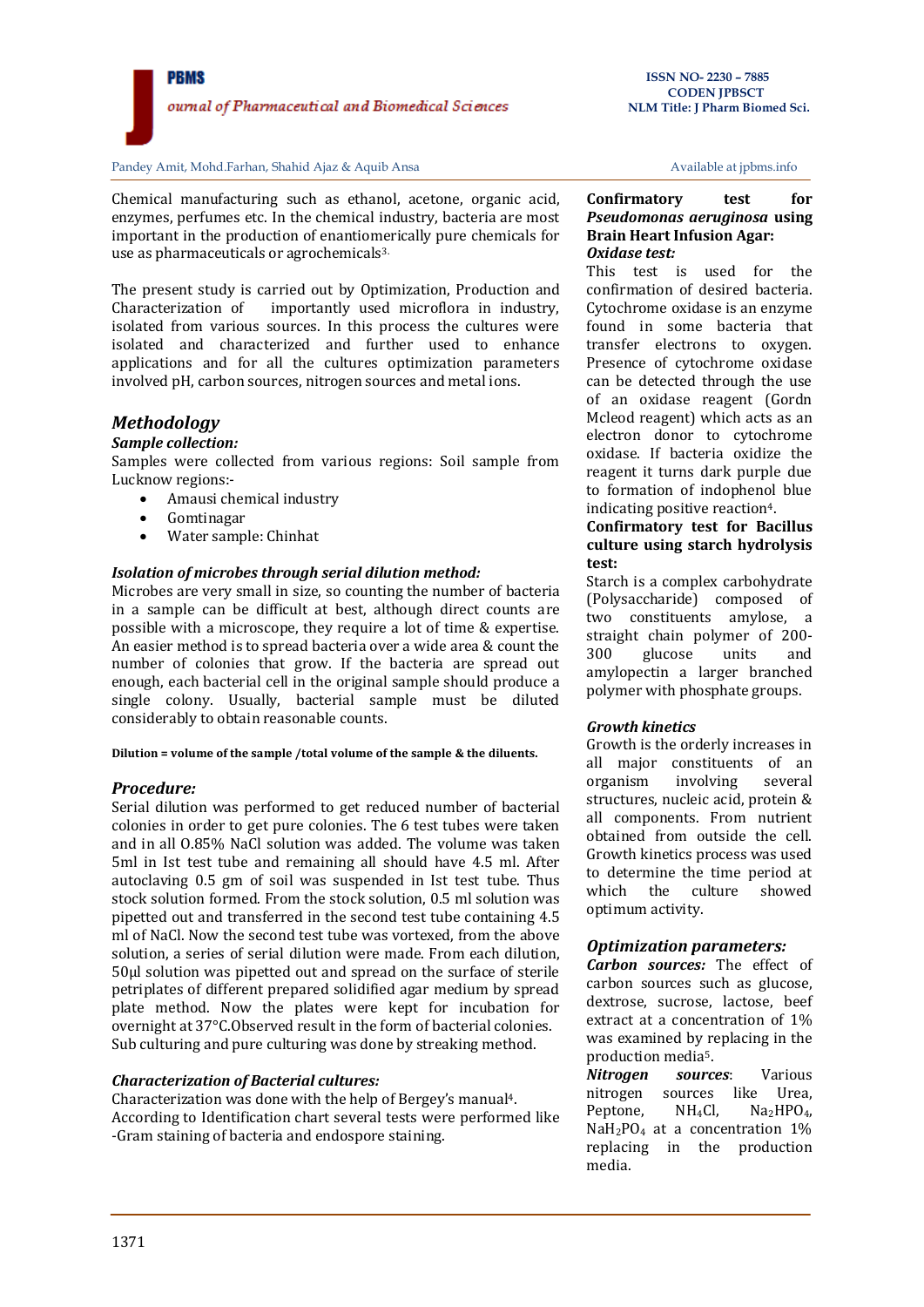**ISSN NO- 2230 – 7885**

*Metal ions*: Various metal ions like- FeSO<sub>4</sub>, CaCl<sub>2</sub>, Pb(NO3)2, ZnCl<sub>2</sub>, CuSO4.5H2O at 0.2% concentration.

*pH:* The effect of pH such as- 5,7,9,11 were checked by adjusting pH of Nutrient broth.

# *Antibiotic sensitivity test* (*Pseudomonas aeruginosa*):

This method is used for the detection of antibacterial activity by Agar well diffusion method. If zone of inhibition observed then antibiotic will be sensitive & if zone of inhibition will not be observed then cultures will show full growth in the presence of antibiotics<sup>5,10</sup>.

# *Biosurfactant activity:*

Biosurfactant are amphiphilic compounds produced by some bacteria & fungi which reduces the surfaces & interfacial tension. Biosurfactant producing micro-organism were naturally present in the oil contaminated soil6.

# *Methicillin-resistant Staphylococcus aureus:*

Methicillin-resistant *Staphylococcus aureus* (MRSA) is a bacterium responsible for several difficult-to-treat infections in humans. It is also called multidrug-resistant *Staphylococcus aureus* and oxacillinresistant *Staphylococcus aureus* (ORSA). MRSA is any strain of *Staphylococcus aureus* that has developed resistantto beta-lactam antibiotics, which include the Penicillins (methicillin, dicloxacillin and oxacillin, etc.) and the cephalosporins. Strains unable to resist these antibiotics are classified as methicillin-sensitive *Staphylococcus aureus* or MRSA7.

# *Hydrocarbon & wax degradation (Micrococcus luteus):*

Hydrocarbon utilizing microorganisms are ubiquitously distributed in the marine environment following oils spills, these microorganisms are naturally degrade numerous contaminating petroleum hydrocarbons and cleansing the oceans of oil pollutants. Aromatics with one, two or three aromatic rings are also efficiently biodegraded those with four or more aromatic ring are quite resistant to biodegradation. The application of fertilizer increased rates of biodegradation 3-5 times<sup>8,9</sup>.

# *Production of enzyme by (Bacillus megatarium):*

Enzyme assay was performed by DNS method for preparation of standard graph. DNS is 3,5 di nitro salicylic acid which reacts with

 $C<sub>2</sub>$ 





Figure 1. Showed the mixed culture plate for all samples.

reducing sugar and itself converted in to 3 amino 5 nitro salicylic acid. DNS act as a stopping agent as well as colouring agent. To stop the reaction DNS will give orange colour solution at λmax 540 nm. In this method maltose was used as a reducing sugar.

# *Crude enzyme assay:*

In this method enzyme reacts with substrate and make enzyme substrate complex after that they will make product.

 $[E] + [S] \longrightarrow [ES] \longrightarrow [P]$ Starch Amylase + Amylopectin This process is known as saccherification.

# *Results:*

A mixed culture of bacteria were isolated from different areas of Lucknow & out of different isolates there were 4 cultures detected for their industrial uses & that cultures were maintained for optimization of carbon sources, nitrogen sources, metal ions and pH. The antibiotic sensitivity, MSAR, hydrocarbon & wax degradation were also performed.

# *Serial dilution:*

The serial dilution method was performed in order to get pure & reduced number of bacterial colonies & there were different isolates formed & 4 cultures were used for further work.

 $C3$ 

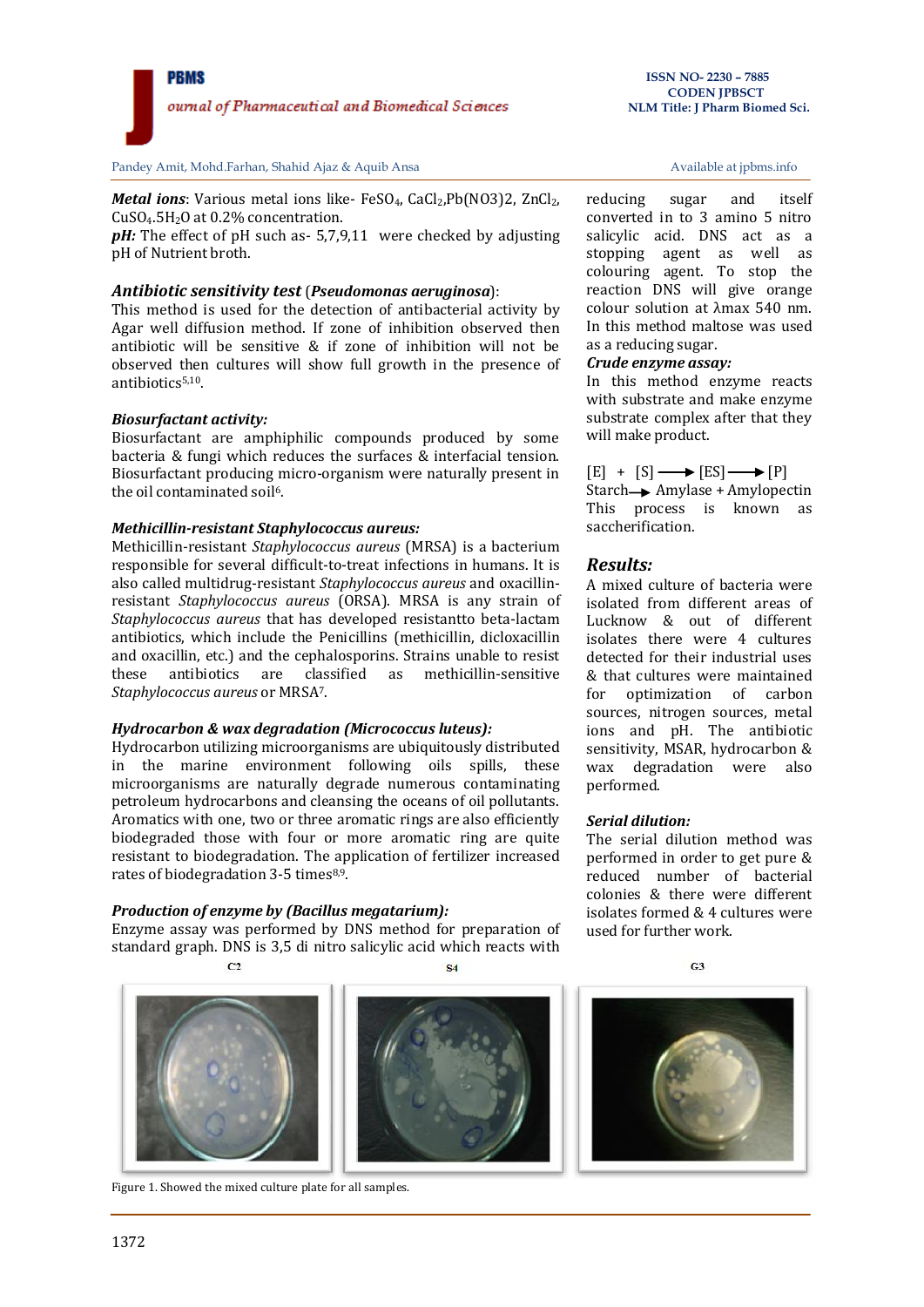#### *Colony morphology:*

**Three samples were used for further analysis:** C2**-Chemical industry sample(Amausi)** S4**-soil sample(Chinhat).** G3**-Gomtinagar sample.** 

Table 1. Colony morphology of isolated cultures

| Characteristics | C <sub>2</sub> | S <sub>4</sub> | G <sub>3</sub> |
|-----------------|----------------|----------------|----------------|
| Shape           | Circular       | Circular       | Circular       |
| Colour          | White          | White          | White          |
| Texture         | Smooth         | Rough          | Smooth         |
| Margin          | Entire         | Lobate         | Entire         |
| <b>Opacity</b>  | Flat           | Flat           | Flat           |
| Elevation       | Opaque         | Opaque         | Opaque         |

#### *Sub culturing:*

The procedure of transfer on micro-organisms from their parent growth source to a fresh one or from one medium to another is sub culturing.



 $S<sub>4</sub>$ 

 $G<sub>3</sub>$ 

 $C2 - A$ 



Figure 2. Showed sub culturing results for all isolates.

Table 3 showed that for all isolates there were different biochemical tests were performed and some cultures were showing positive as well as negative result according to Bergey's manual.

| <b>Biochemical Test</b> | C2-A     | C2-B      | S4       | G4        |
|-------------------------|----------|-----------|----------|-----------|
| Gram Staining           | -ve rods | +ve cocci | +ve rods | +ve cocci |
| Catalase Test           | +ve      | +ve       | $+ve$    | $+ve$     |
| Endospore Test          | -ve      | -ve       | $+ve$    | -ve       |
| Carbohydrate Test       | $+ve$    | -ve       | -ve      | -ve       |
| <b>Mannitol Test</b>    | -ve      | $+ve$     | -ve      | -ve       |
| Glucose Test            | +ve.     | -ve       | -ve      | $+ve$     |

#### Table 3. Biochemical analysis of isolated bacterial culture

**Confirmatory Test:**

**BHI Oxidase test ( Gram -ve rods):**





Figure 3. Colour changes showed confirmation Figure 4. BHI Culture *Pseudomonas* in C<sub>2</sub> culture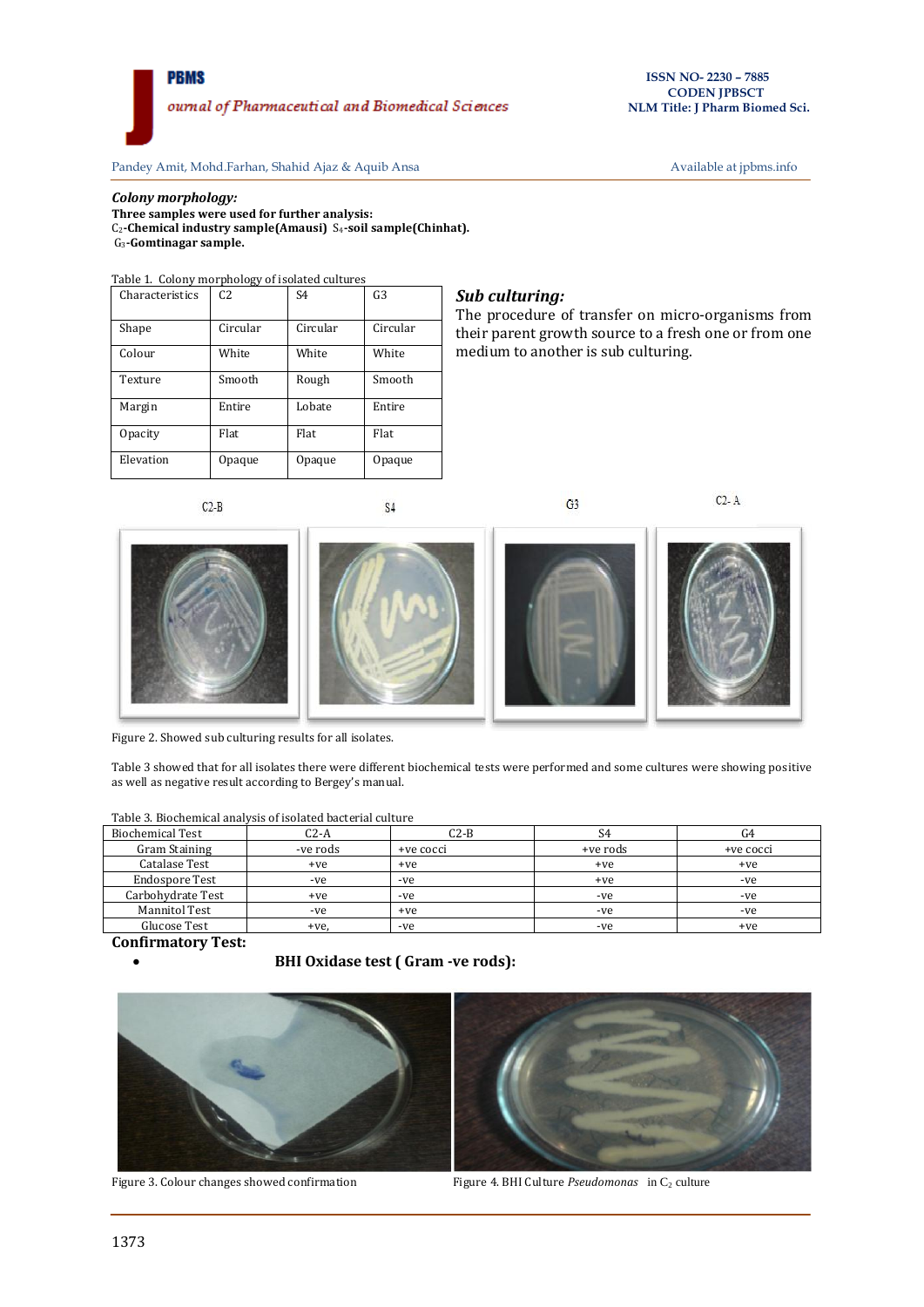#### **Starch hydrolysis test (Gram +ve rods)**

To determine the presence or absence of starch in the medium by using iodine solution



Table 4. Optimization of bacterial culture in carbon sources

| Cultures | Glucose | Sucrose | Beef<br>extract | Dextrose | Lactose |
|----------|---------|---------|-----------------|----------|---------|
| $C2-A$   | 0.163   | 0.690   | 0.844           | 0.143    | 0.235   |
| $C2-B$   | 0.044   | 0.097   | 0.446           | 0.447    | 0.067   |

Table 4 showed that best carbon sources were obtained for culture C2A and C2B- Beef extract and Dextrose respectively.

Table 6: Optimization of bacterial culture in metal ions

| Culture          | CuSO <sub>4</sub> .5H <sub>2</sub> O | Pb(NO <sub>3</sub> ) <sub>2</sub> | FeSO <sub>4</sub> | CaCl <sub>2</sub> | ZnC <sub>12</sub> |
|------------------|--------------------------------------|-----------------------------------|-------------------|-------------------|-------------------|
| C <sub>2</sub> A | 0.532                                | 0.690                             | 0.332             | 0.530             | 0.332             |
| $C_2 B$          | 0.170                                | 0.486                             | 1.270             | 0.175             | 0.294             |

Table 6 showed that best metal ions were obtained for culture C2A and C2B Lead nitrate and Ferrous sulphate respectively.

Figure 5. Confirmation of *bacillus* in G<sub>3</sub> culture.

The zone (yellow) showed that this culture was hydrolyzing starch and also blue colour was obtained.

#### *Optimization:*

Optimization was performed by using suitable carbon sources, nitrogen sources, pH and metal ions.

|  |  |  |  | Table 5. Optimization of bacterial culture in nitrogen sources: |
|--|--|--|--|-----------------------------------------------------------------|
|--|--|--|--|-----------------------------------------------------------------|

| Culture | NH <sub>4</sub> cl | Urea  | Peptone | NaH <sub>2</sub> PO <sub>4</sub> | Na <sub>2</sub> HPO <sub>4</sub> |
|---------|--------------------|-------|---------|----------------------------------|----------------------------------|
| $C2-A$  | 0.042              | 0.006 | 0.185   | 0.018                            | 0.022                            |
| $C2-B$  | 0.407              | 0.112 | 0.190   | 0.112                            | 0.085                            |

Table 5 showed that best nitrogen sources were obtained for culture C2A and C2B- Peptone and Ammonium chloride respectively.

Table 7. Optimization of bacterial culture at different pH

| Culture          | pH <sub>5</sub> | pH7   | pH9   | pH11  |
|------------------|-----------------|-------|-------|-------|
| C <sub>2</sub> A | 0.415           | 0.610 | 0.098 | 0.075 |
| C2B              | 0.005           | 0.114 | 0.150 | 0.015 |

Table 7.Sshowed that best pH was obtained for culture C2A and C2B-pH 7 and pH 9 respectively.

### *Applications: Antibiotic sensitivity test for Pseudomonas for culture S. aureus.*

*Antibiotic sensitivity test against various pathogens by using production media.* 







 *S. aureus E. coli B. subtilis* Figure 6. Showed Antibacterial activity against various pathogens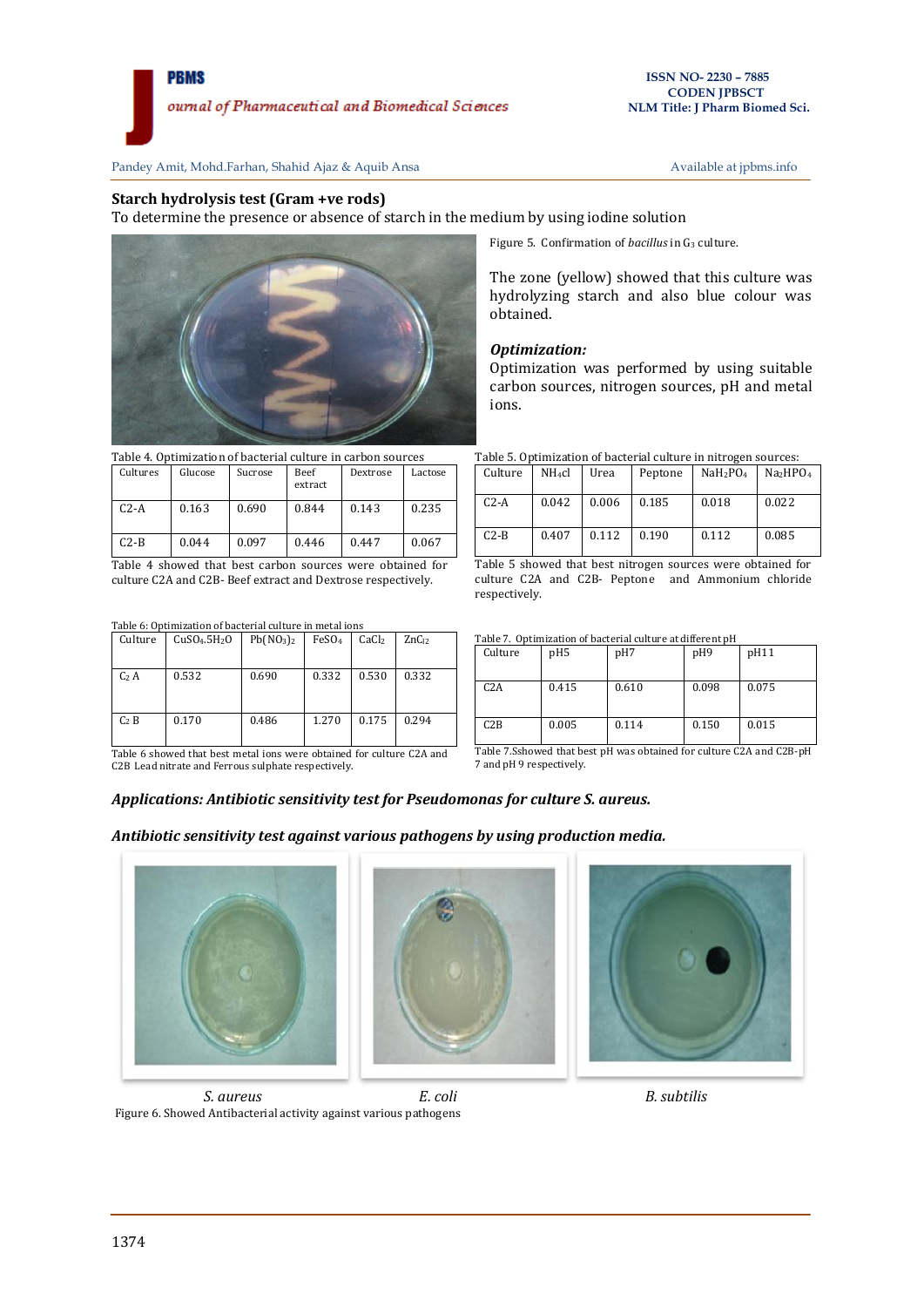



Figure 7. Biosurfactant activity against petrol & 2-T oil and best result is obtained in petrol. **Methicillin-resistant** *Staphylococcus aureus:*



# **Hydrocarbon & wax degradation (***Micrococcus luteus***):**

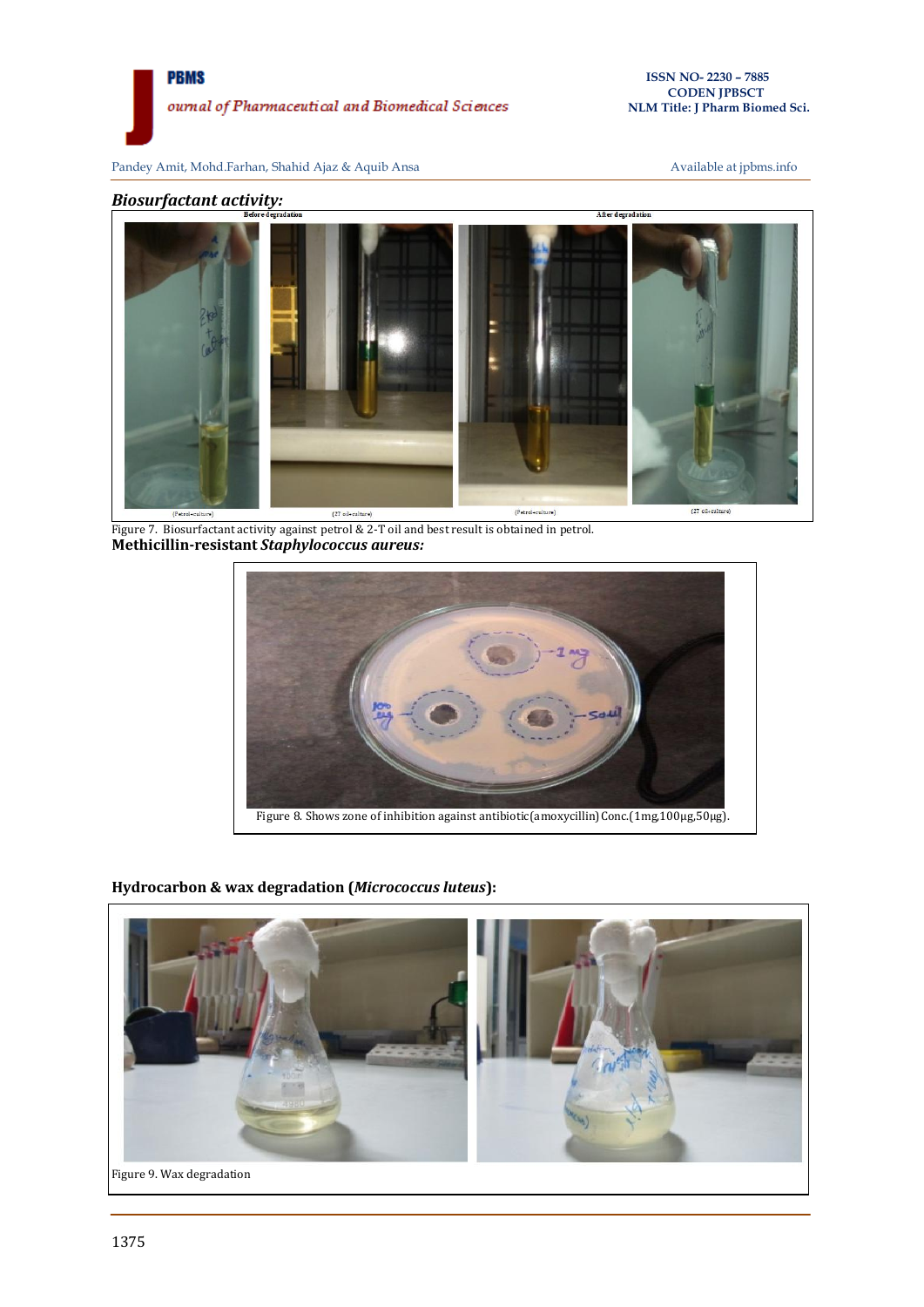Pandey Amit, Mohd.Farhan, Shahid Ajaz & Aquib Ansa

| Available at jpbms.info |  |  |
|-------------------------|--|--|

|                | Table 7. Enzyme Assay by DNS Method |            |               |                 |                        |             |           |  |  |
|----------------|-------------------------------------|------------|---------------|-----------------|------------------------|-------------|-----------|--|--|
| S.No.          | Vol of Maltose                      | Vol of D/W | Concentration | Vol. of DNS     | <b>Incubation Time</b> | Vol. of D/w | O.D<br>at |  |  |
|                | $(\mu l)$                           | (µl)       | of Maltose    |                 |                        |             | 540 nm.   |  |  |
|                |                                     | 1000       |               | 1 <sub>ml</sub> | 10 min in              | 5ml         | $\bf{0}$  |  |  |
| $\overline{2}$ | 100                                 | 900        | 50            | 1 <sub>ml</sub> | <b>Boiling</b>         | 5ml         | 0.02      |  |  |
| 3              | 200                                 | 800        | 100           | 1 <sub>ml</sub> | Water                  | 5ml         | 0.03      |  |  |
| 4              | 300                                 | 700        | 150           | 1 <sub>ml</sub> | Bath                   | 5ml         | 0.05      |  |  |
| 5              | 400                                 | 600        | 200           | 1 <sub>ml</sub> |                        | 5ml         | 0.06      |  |  |
| 6              | 500                                 | 500        | 250           | 1 <sub>ml</sub> |                        | 5ml         | 0.10      |  |  |
|                | 600                                 | 400        | 300           | 1ml             |                        | 5ml         | 0.11      |  |  |
| 8              | 700                                 | 300        | 350           | 1 <sub>ml</sub> |                        | 5ml         | 0.18      |  |  |
| 9              | 800                                 | 200        | 400           | 1 <sub>ml</sub> |                        | 5ml         | 0.20      |  |  |
| 10             | 900                                 | 100        | 450           | 1 <sub>ml</sub> |                        | 5ml         | 0.22      |  |  |
| 11             | 1000                                | $\theta$   | 500           | 1 <sub>ml</sub> |                        | 5ml         | 0.24      |  |  |

Table 8. Enzyme Activity

| S.No. | Vol. of [E] | Vol. of [s] | Incubation time in RT | Vol. of DNS | Incubation<br>in<br>B.W.B. | Vol. of $D/w$ | 0.D. |
|-------|-------------|-------------|-----------------------|-------------|----------------------------|---------------|------|
|       | 0.5ml       | 0.5ml       | $15 \text{ min}$      | 1ml         | $10 \text{ min}$           | 5ml           | 0.00 |
|       |             |             |                       | 1ml         | $10 \text{ min}$           | 5ml           | 1.05 |



Graph 1. Measurement of Enzyme activity

Enzyme activity of test tube = mg maltose released\*0.36/vol. of enzyme used /incubation time.

**1.05\*0.36/0.5/15= 0.0504mg/ml/min**

Enzyme activity of test sample in production media= mg maltose released\*0.36/vol. of enzyme used/incubation time.

**2.15\*0.36/0.5/15= 0.103mg/ml/min.**

# *Discussion*

The microbes are the most successful group of all living species occupying each habitat in water, soil, plants and animals including humans with enormous success. This leads to a fundamental impact on all research areas in modern biology and medicine.

Biotechnologically designed and employed microorganisms for applications in food industry, chemistry and pharmacy significantly increase the importance. Because of their small size sophisticated technology is required for detection and characterization.

As importantly use of microflora in industrial area is beneficial for humans as they are used in pharma industry for producing antibiotics which can be obtained through useful microbes. Likeway, some more microbes are used for enzyme production, wax degradation, hydrocarbon degradation etc. The present study is carried out for Optimization, production and characterization

of importantly microflora used in industry which is isolated from various soil and water sample.

The optimization involved providing suitable condition for growth and the parameters used for optimization were pH, carbon, nitrogen sources and metal ions by replacing in production media as the suitable culture conditions of 3 isolated were obtained. According to result basis the suitable for *Pseudomonas*, S*taphylococcus*-Carbon sources (1%): Dextrose, sucrose, glucose, lactose & beef extract. Nitrogen sources $(1\%)$ -Na<sub>2</sub>HPO<sub>4</sub>, urea, peptone, NH4Cl, NaH2PO4.Metal ions (0.2%)- FeSO<sub>4</sub>,CaCl<sub>2</sub>,Pb(NO<sub>3</sub>)<sub>2</sub>,ZnCl<sub>2</sub> & CuSO<sub>4</sub>,<sub>5</sub>H<sub>2</sub>0. pH-5,7,9 &11 and same as for *Bacillus &Micrococcus*11.

According to result basis total 10 cultures were isolated and out of 10 only 4 cultures were identified through Bergey's manual. Further production and optimization was performed and obtained cultures were *Pseudomonas aeruginosa, Staphylococcus aureus, Micrococcus luteus* and